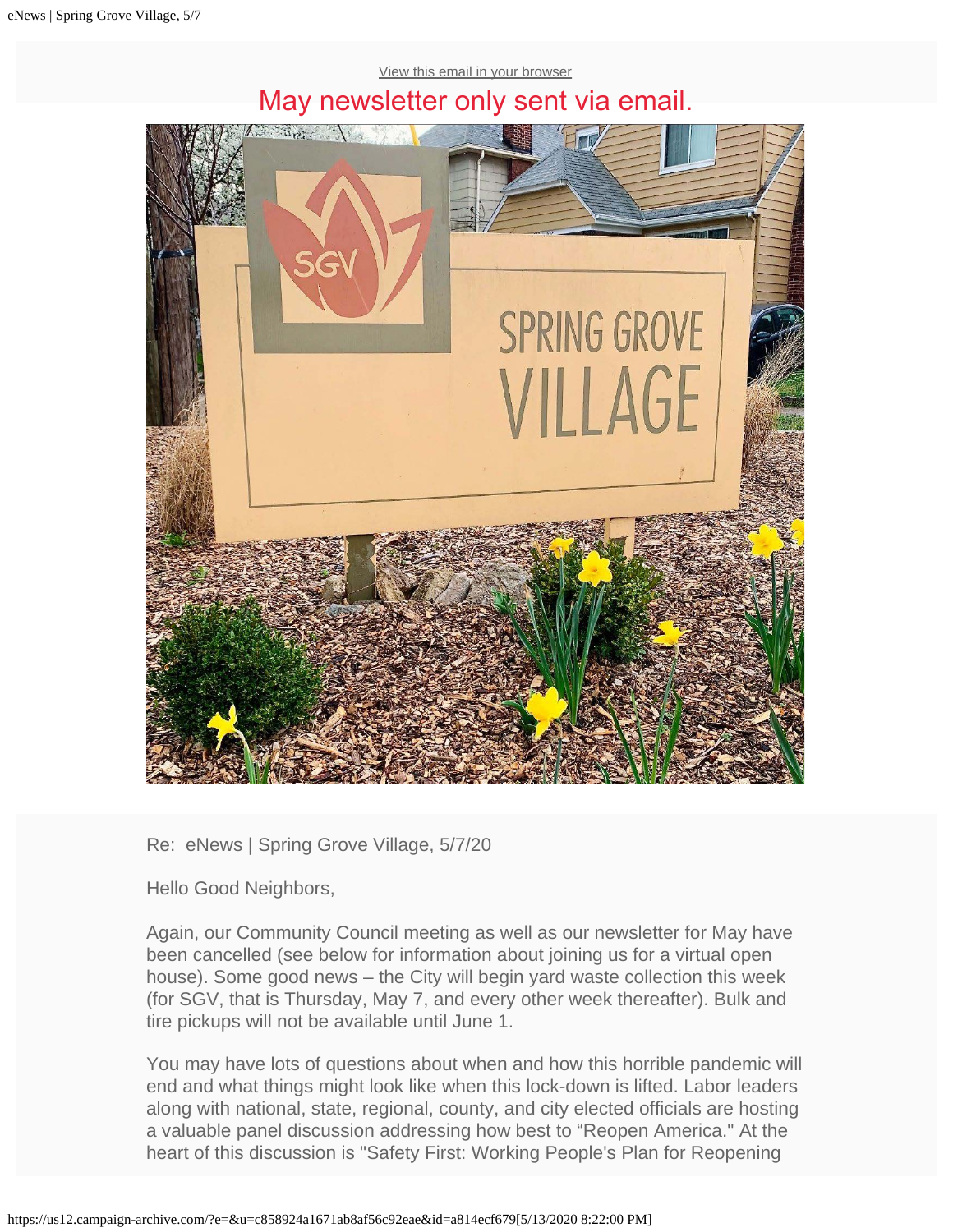Our Economy." Thought some of you might be interested. It will be held this Friday, May 8 at 11:00 am. Follow this link for more information: <https://conta.cc/2YOPJgn>

It's spring time in the neighborhood (though it seems we are back in winter every other day)! And everything is growing. Good to see so many folks getting outside to work in their yards. Grass is growing fast and may be a challenge to keep up. Watch out for a neighbor that might need some help. With this Coronavirus, all of us are challenged in some way to deal with change and in many cases stress. Let us use this time to remember to be neighborly. Be mindful of those around us. Increase our outreach, if just to check in. Consider what excess we might have to offer someone else in need.

We hope to see you all again soon. Stay safe.

Gary Robbins, President Spring Grove Village Community Council 513-702-7029

# **Virtual Community Council Open House**

Though we are not planning to host any in-person community gatherings, we still want to provide an opportunity to hear from you. In lieu of our in-person council meeting on Tuesday, May 12 at 7:00pm, we will again host a virtual open house for any who would like to participate. [Use this link to join a Zoom video](https://us02web.zoom.us/j/88060485661?pwd=NE9rYzRtM0RhZjU1ZjZLN3RERDJ3Zz09) [conference from your computer](https://us02web.zoom.us/j/88060485661?pwd=NE9rYzRtM0RhZjU1ZjZLN3RERDJ3Zz09) or smartphone. You may need to input the following information:

- Meeting ID: 880 6048 5661
- Password: 484771

If you have questions, comments, or feedback, please call 513-542-1750 or email springgrovevillage@gmail.com.



## **Cincinnati Zoo's Plant for Pollinators Challenge** by Gary Robbins, Community Council President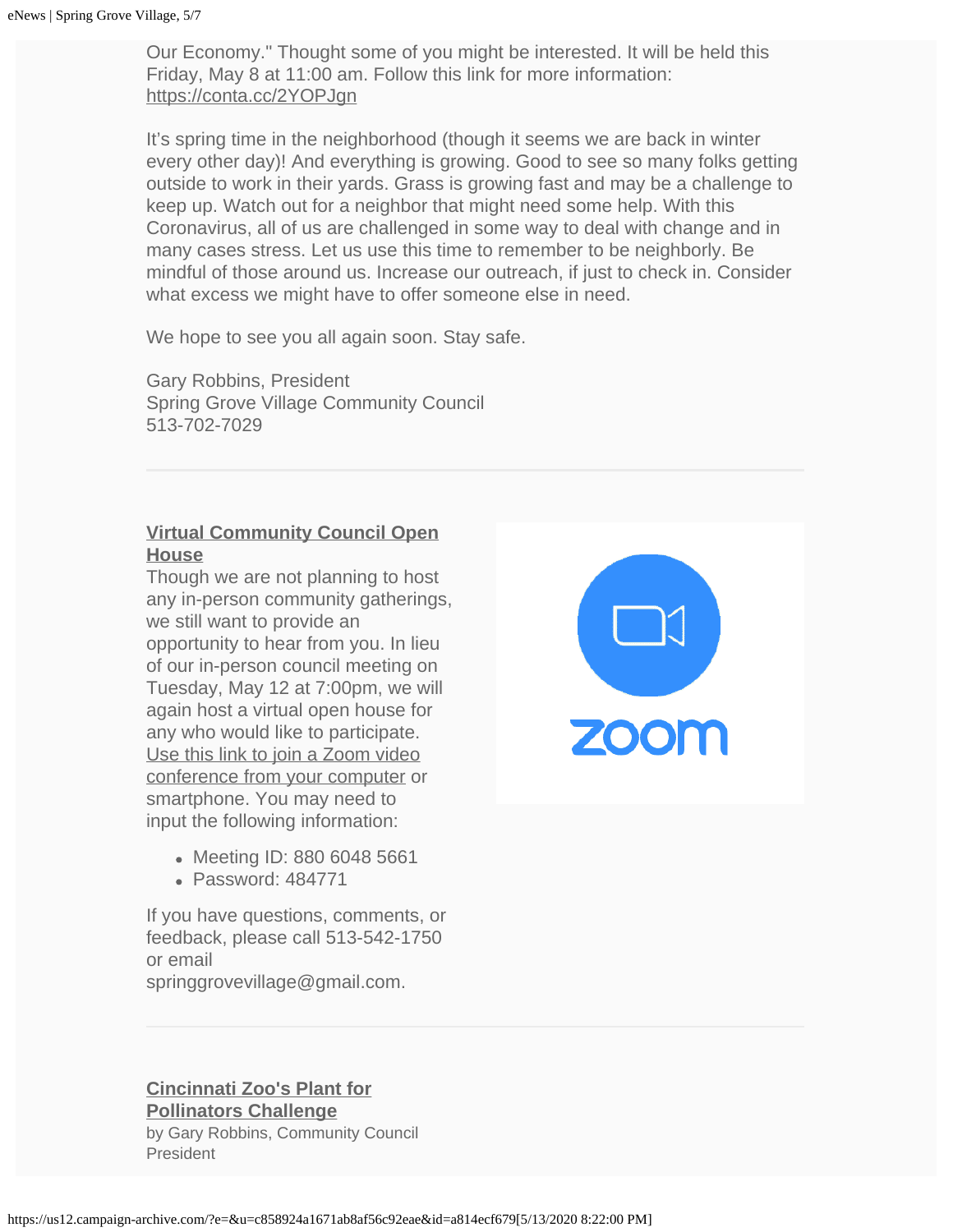We were hoping to host our May Council meeting at one of our greenhouses and have a guest speaker from the Zoo to update us on their Pollinator Challenge. Some of you may remember their visit last year. Our neighborhood has lots of flowers and other plants that depend greatly on pollinators. Some of you have registered your gardens at the Zoo's [Plant for Pollinator Challenge](http://cincinnatizoo.org/horticulture/plant-for-pollinators/) [website.](http://cincinnatizoo.org/horticulture/plant-for-pollinators/) The challenge continues this season and we hope you will consider learning more about pollinator plants and add some to your yard or gardens. Check out [this](https://youtu.be/cIvol_OguiY) [great 4-minute video](https://youtu.be/cIvol_OguiY) featuring Christina from the Zoo telling you about pollinator planting. And [here is another video](https://youtu.be/2NGL1U2qqu4) hosted by Steve Foltz, Director of Horticulture, giving a spring walking tour through the many flower gardens blooming now at the Zoo – you'll like this!



### **Winton Place Youth Center Updates**

by Jamieson Williams, WPYC Executive Director

WPYC is hosting silent auction items on our Facebook page! We are using this as a temporary measure in order to keep WPYC viable after the COVID-19 pandemic passes through. Our Facebook (and all social media accounts) can be found as WPYouthCenter. For more information and updates, you can visit [www.wpyouthcenter.org](http://info@wpyouthcenter.org/).

The Grand Raffle will now be drawn on May 18. The prizes are \$500 Kroger Gift Card, \$400 Amazon Gift Card, \$250 Marathon Gas Card, & \$250 Findlay Market Gift Card. Tickets can be purchased on our website, from board members, or via mail, if you prefer. Tickets bought virtually

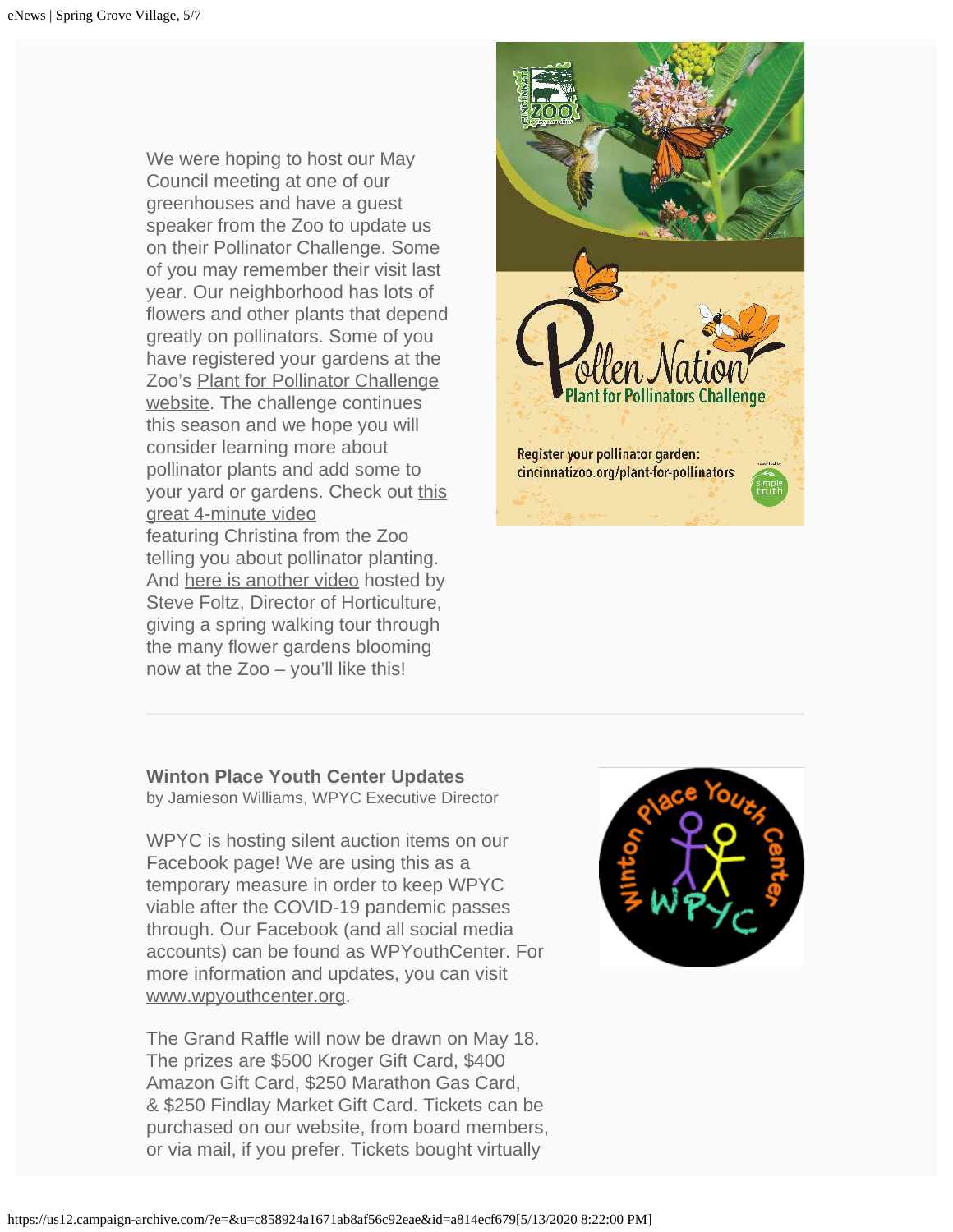will be filled out by WPYC staff and volunteers. 1 ticket for \$1, 6 tickets for \$5, and 15 tickets for \$10.

As of right now, WPYC is hoping to still host our summer program though it's possible this may change. If you would like to help provide scholarships for our families, please let us know by contacting [info@wpyouthcenter.org](mailto:info@wpyouthcenter.org) or calling 513-681-8004 (calls will be returned when staff return).



**Any donations to the Winton Place Youth Center would be highly appreciated** and we want to thank the Spring Grove Village community for helping support us for the last 35 years. Donations can be made via our website or checks mailed to the Youth Center.

### **COVID-19: The Path Forward**

by Jerry Carrico, Community Council Vice President

The Surgeon General said that Easter Week would be our Pearl Harbor moment. I believe he nailed it. New York has now suffered more deaths from COVID-19 than it suffered from the Spanish flu during all of 1918, the year of the last pandemic. The number of unemployed now nearly equals that of the Great Depression.



These are staggering numbers. It is a Pearl Harbor moment indeed. It is also important to remember that Pearl Harbor did not end World War II for us; it only ignited it. We have a long battle ahead; but unlike Pearl Harbor, this enemy is unseen and as sneaky as the Viet Cong.

The one bright spot is that this has galvanized our resolve just like Pearl Harbor did for the generations of that time. There have been amazing acts of courage and sacrifice as front line workers have volunteered to serve in hot zones. And let's not forget the essential workers who have worked to keep some sense of normalcy during these times. There has been an incredible sense of solidarity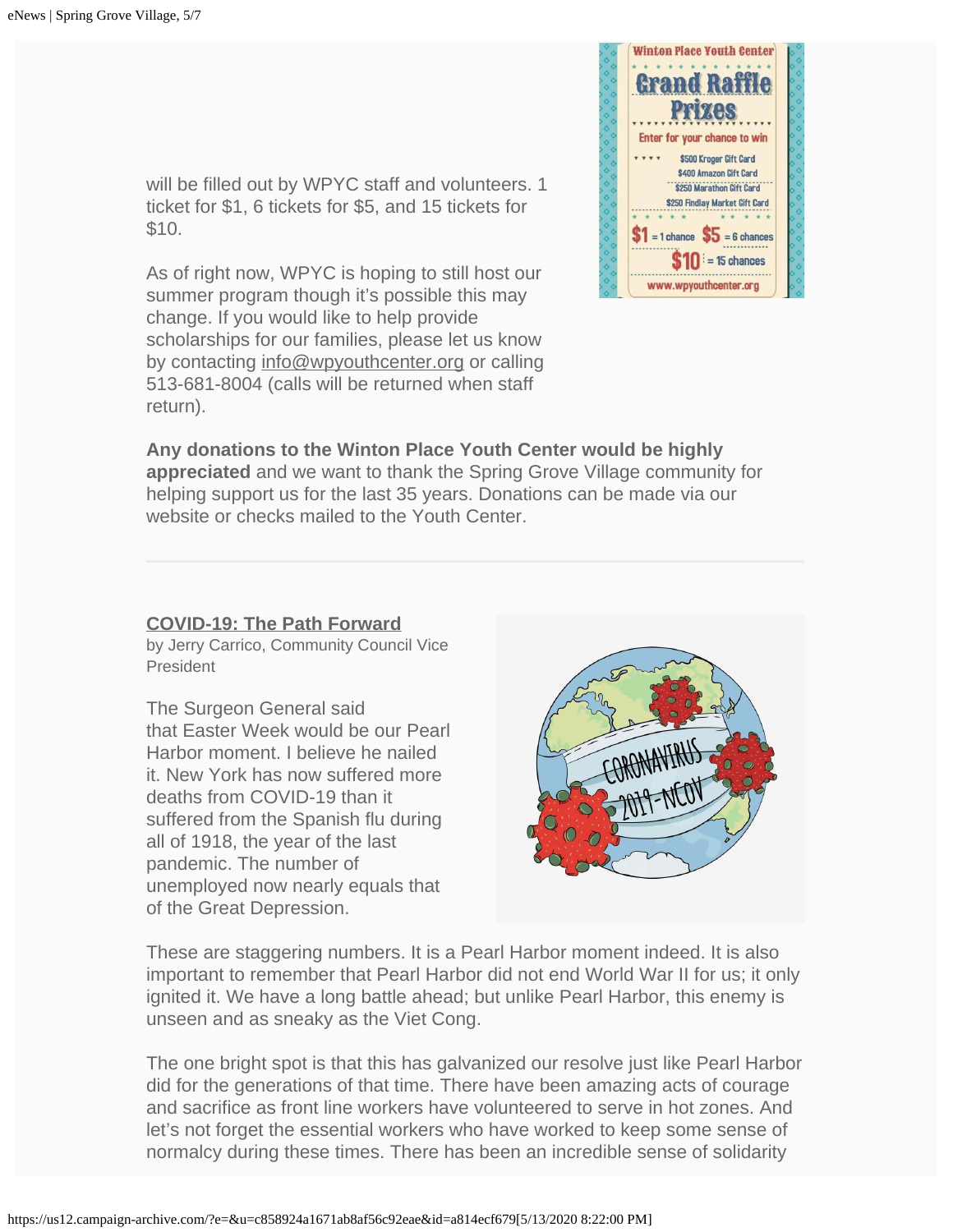as neighbor has reached out to help neighbor and stressed food pantries have seen record donations. These acts of kindness have been everywhere.

We will get through this. We will do it just like the generations before us who weathered the Great Depression and World War II: by taking the long view to recovery and watching each other's backs in the meantime. For the generations alive today, this will be our defining challenge. There will be losses: jobs, nest eggs, and loved ones. Let us not be defined by the hardships but by our responses to them. Like Red Green says, "I'm pulling for you. We are all in this together."

**SGV Community Garden: A Safe, Healthy Hobby for Spring, Summer and Fall!** by Nannie Oliver, Garden Coordinator & Andrea Farmer, Garden Secretary

The weather has turned the corner into springtime, and the SGV Garden has beds available for \$25 each! Beginning and experienced gardeners are ALL welcome! Please call Garden Coordinator Nannie Oliver at 513- 542-8440 and she can help you select garden beds of your very own!



Although we will probably be having fewer group volunteer days this year, gardeners are welcome to work on their plots whenever they wish, and Nannie and Andrea will be available all season to answer any gardening questions. While we do have tools available to garden members,if you have your own, we suggest you bring them to ensure everyone's safety this year. If you don't have your own tools, you are welcome to use the SGV garden tools, but please wear gloves, clean tool handles with sanitizer after using them, and be sure to sanitize any common surfaces, such as the water pump, gate, and padlocks before and after using.

The garden soil in the beds is excellent, and it has been amended for the past 3 years with rich, fluffy leaf compost. Hoses will be hooked up to the water pump in May so you can water in your seeds and plants. If you would like some flower seeds to get you started, please contact Andrea Farmer at [andreastephaniefarmer@gmail.com](mailto:andreastephaniefarmer@gmail.com?subject=I) and as long as supplies last, she can send you some free marigold, coneflower, angel's trumpet, and velvet/cockscomb celosia seeds in the mail--all can be planted outdoors once the soil temperatures are 70 degrees or higher, usually in early to mid-May.

Happy Gardening, Everyone!